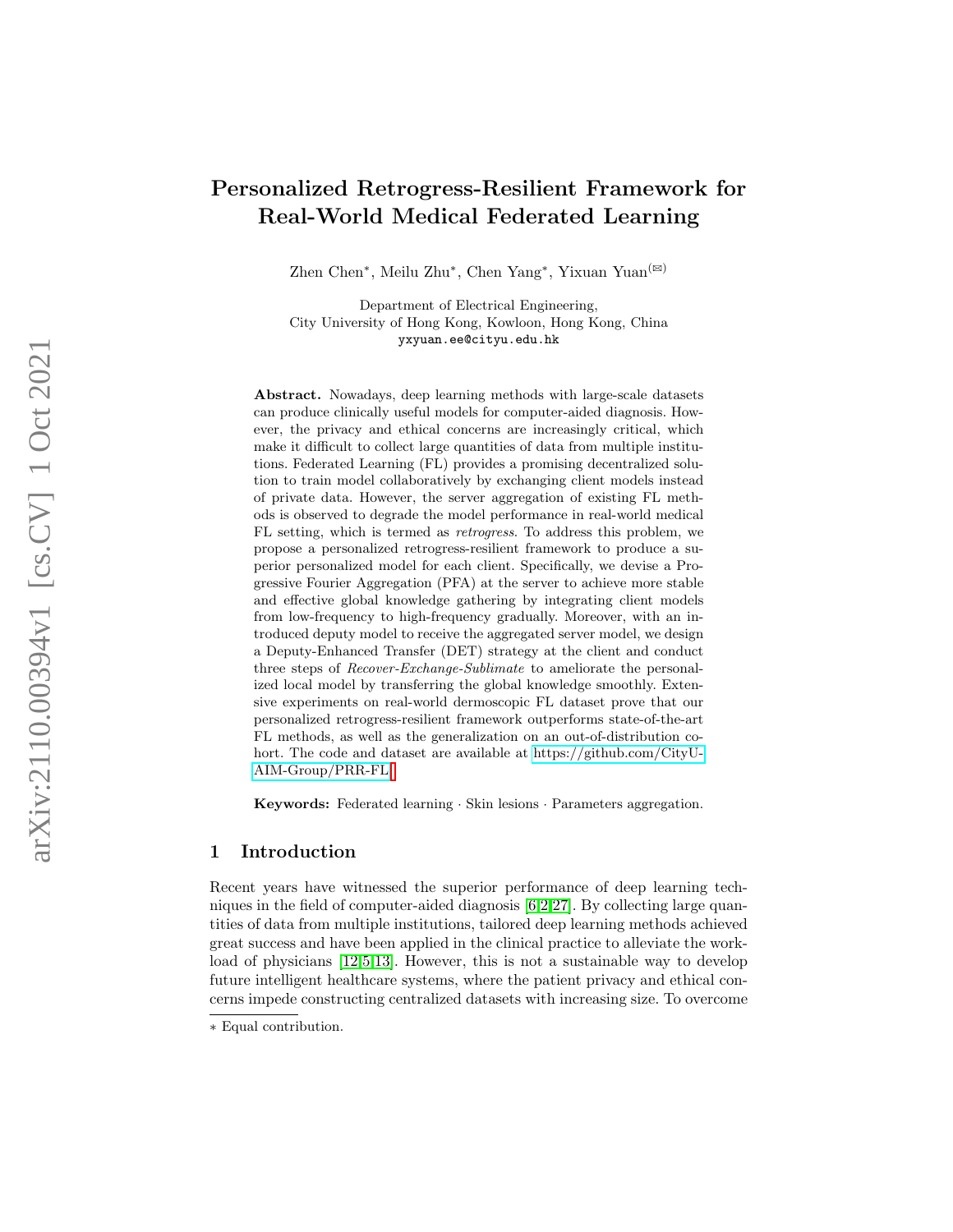

<span id="page-1-0"></span>Fig. 1. The training curves of client C in real-world dermoscopic FL dataset. The retrogress happens in FedAvg [\[14\]](#page-9-2) and FedBN [\[10\]](#page-8-4) after client-server communications.

this challenge, Federated Learning (FL) [\[8](#page-8-5)[,17\]](#page-9-3) provides a collaborative paradigm to optimize local models at multiple clients, and regularly aggregate these local models together at a global server. After that, the aggregated model is delivered to each client for the next local training. In this way, the client's data is kept private without being exposed to other participants, while the aggregated model with global knowledge can achieve superior performance, compared with the models trained at any single client. Among existing FL works, FedAvg [\[14,](#page-9-2)[4\]](#page-8-6) proved that averaging local models trained at different clients is a generalization of updating the gradients of each batch when clients are assumed as independent and identically distributed (IID), which can reduce the communication overhead. To solve the practical non-IID distribution among clients, FedProx [\[9\]](#page-8-7) introduced a proximal term to the objective of clients, regularizing the heterogeneous local updates to be closer to the initial global model. Furthermore, FedBN [\[10\]](#page-8-4) and SiloBN [\[1\]](#page-8-8) adopted personalized batch normalization (BN) settings for models at the client side to overcome the inter-client data heterogeneity. Since personalized FL allows each client to choose the aggregated server model or any intermediate client one during the local training [\[19,](#page-9-4)[18\]](#page-9-5), it is more suitable for medical FL scenarios.

In the scenarios of real-world medical FL, the inter-client data heterogeneity (e.g., caused by different imaging devices, protocols and even regional disease differences) is much more serious than aforementioned studies, thereby leading to enormous discrepancy between different local models. As illustrated in Fig. [1,](#page-1-0) we observe existing FL methods encounter an abrupt performance drop (termed as retrogress) after each communication between the server and clients. The aggregated models with retrogress lose the previous knowledge and require readaptation to the client task during the local training, which hinders the local training of clients and the knowledge sharing of the server. We suppose the retrogress in real-world FL may come from the following two reasons. On the one hand, when the severe data heterogeneity exists among clients, it is irrational to average these parameters in element-wise, because parameters from different clients may represent diverse semantic patterns at the same location [\[23\]](#page-9-6). In contrast, representing parameters in the frequency domain can ensure that the components are aligned along the frequency dimension, and also provide the flexibility to select the frequency band for aggregation [\[11\]](#page-8-9). On the other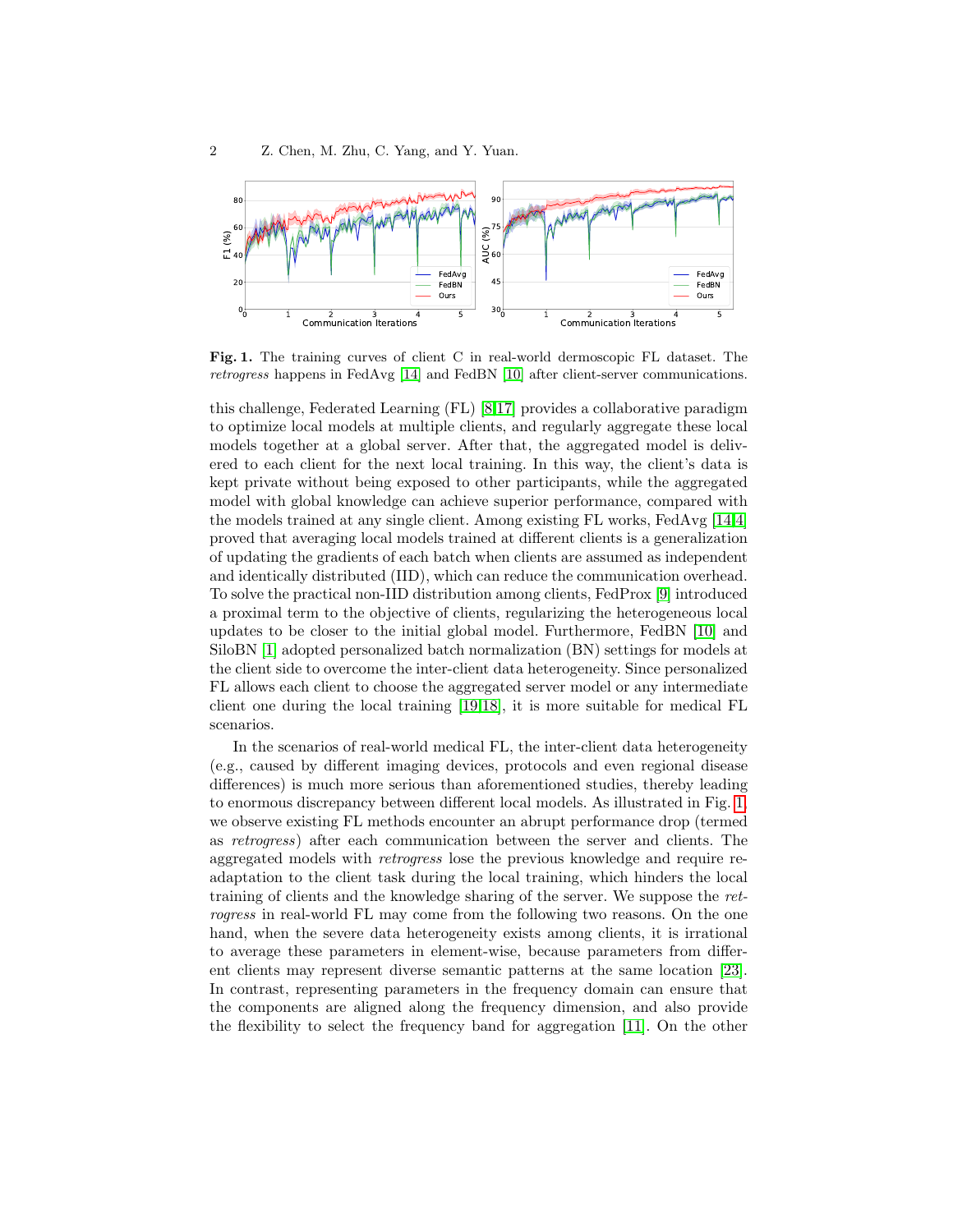hand, replacing the previous local models with the aggregated server model at the communication, obliterates the knowledge learned by the local models and degrades the optimization in the next iteration.

To address the retrogress problem in real-world medical FL, we propose a personalized retrogress-resilient framework in both server and client perspectives, aiming to provide a customized model for each client. Specifically, we devise a Progressive Fourier Aggregation (PFA) to integrate client models at the server. Through Fast Fourier Transform (FFT) and inverse FFT (IFFT) to achieve the mutual conversion of client parameters to frequency domain, we average the low-frequency components of client parameters while preserving the remaining high-frequency components. By gradually increasing the frequency threshold of the shared components during the FL, PFA can effectively integrate the client knowledge in a manner consistent with network learning preferences. To the best of our knowledge, this work represents the first attempt to implement parameters aggregation of FL in frequency domain. At the client side, instead of replacing local models, we propose a Deputy-Enhanced Transfer (DET) to introduce a deputy model to receive the updated server model and maintain the personalized local model not contaminated. Considering that the deputy model suffers from the *retrogress* after each communication, our DET conducts three steps, Recover-Exchange-Sublimate, to recover the local prior and transfer the global knowledge to improve the personalized local model. Extensive experiments on real-world dermoscopic FL dataset demonstrate the effectiveness and out-of-distribution generalization of our personalized retrogress-resilient framework, which outperforms state-of-the-art FL methods.

## 2 Personalized Retrogress-Resilient Framework

## 2.1 Overview

Given a set of  $K$  clients with their private data, our personalized retrogressresilient framework aims to collaboratively generate a personalized model  $p$ with dominant performance for each client. These models  $\{p_k\}_{k=1}^K$  share the same network architecture to benefit from the server aggregation, which is the same as previous FL works. For the k-th client, the personalized model  $p_k$  is trained with private data for E epochs locally, which is then uploaded to the server. The server collects client models, and aggregates them into server models with individual high-frequency components of client models using the proposed Progressive Fourier Aggregation (PFA). After that, these server models are delivered to corresponding client as a deputy model. The deputy model  $d_k$  can transfer the global knowledge through our Deputy-Enhanced Transfer (DET). Repeat these steps until local training reaches T epochs. The overview of our personalized retrogress-resilient framework is illustrated in Fig. [2](#page-3-0)

## 2.2 Progressive Fourier Aggregation in Server

Previous FL works [\[14,](#page-9-2)[9,](#page-8-7)[1](#page-8-8)[,10\]](#page-8-4) gathered the global knowledge from different clients by directly element-wise averaging the parameters of local models to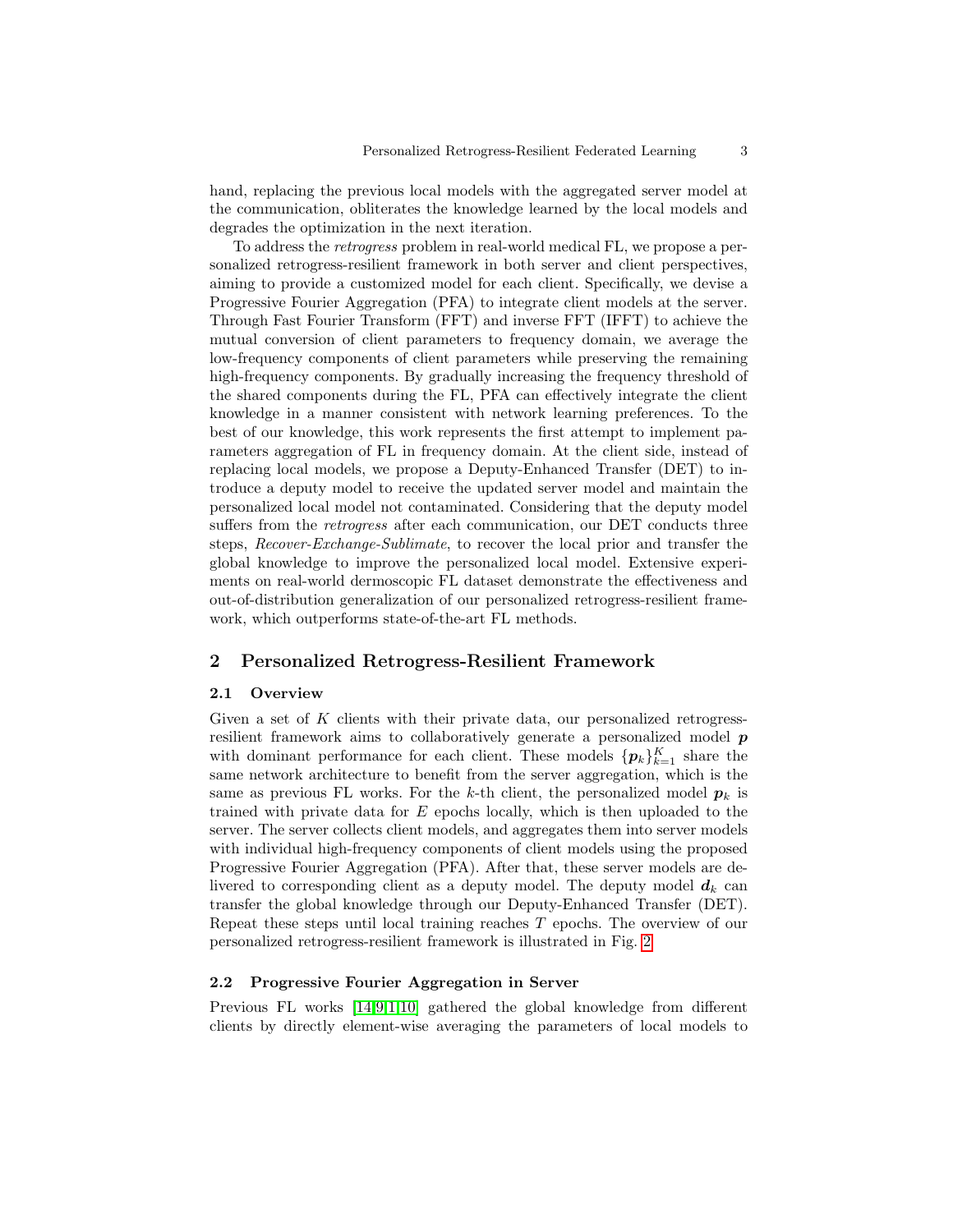#### 4 Z. Chen, M. Zhu, C. Yang, and Y. Yuan.



<span id="page-3-0"></span>Fig. 2. The personalized retrogress-resilient framework. At the server, Progressive Fourier Aggregation (PFA) integrates global knowledge in the frequency domain. At each client, Deputy-Enhanced Transfer (DET) is employed to improve the local personalized model without being disturbed by the communication.

generate the aggregated server model. However, this coarse operation in parameter space violently degrades the model performance on clients, as the retrogress of FedAvg [\[14\]](#page-9-2) and FedBN [\[10\]](#page-8-4) observed in Fig. [1.](#page-1-0) To alleviate the retrogress induced by aggregation, we propose the Progressive Fourier Aggregation (PFA) to stably integrate client models in the frequency domain.

Inspired by the fact that low-frequency components of parameters are the basis for the network capability [\[11\]](#page-8-9), our PFA aggregates the relatively lowfrequency components of parameters to share knowledge from different clients, while retraining their high-frequency components, which may contain specific knowledge for each individual client. Specifically, for a convolutional layer of  $k$ -th client model, we first reshape its parameter tensor  $w_k \in \mathbb{R}^{N \times C \times d_1 \times d_2}$  into a 2-D matrix  $w_k \in \mathbb{R}^{d_1 N \times d_2 C}$ , where N and C represent the output and input channels, and  $d_1$  and  $d_2$  are the spatial shape of the kernel. Then, we obtain the amplitude map  $\mathcal{F}^A$  and phase map  $\mathcal{F}^P$  through the Fourier transform  $\mathcal{F} = \mathcal{F}^A e^{j\mathcal{F}^P}$ , as follows:

$$
\mathcal{F}(w_k^{'})(m,n) = \sum_{x,y} w_k^{'}(x,y)e^{-j2\pi\left(\frac{x}{d_1N}m + \frac{y}{d_2C}n\right)}, j^2 = -1,\tag{1}
$$

which can be implemented efficiently using the FFT [\[7\]](#page-8-10). To extract the lowfrequency components for aggregation, we employ a low-frequency mask M with zero values except for the central region:

$$
M(m,n) = 1\!\!1_{(m,n)\in[-rd_1N:rd_1N,-rd_2C:rd_2C]},
$$
\n(2)

where  $r \in (0, 0.5)$  represents the low-frequency threshold, and the center of  $w'_{k}$ is set as the coordinate  $(0, 0)$ . By averaging the low-frequency components over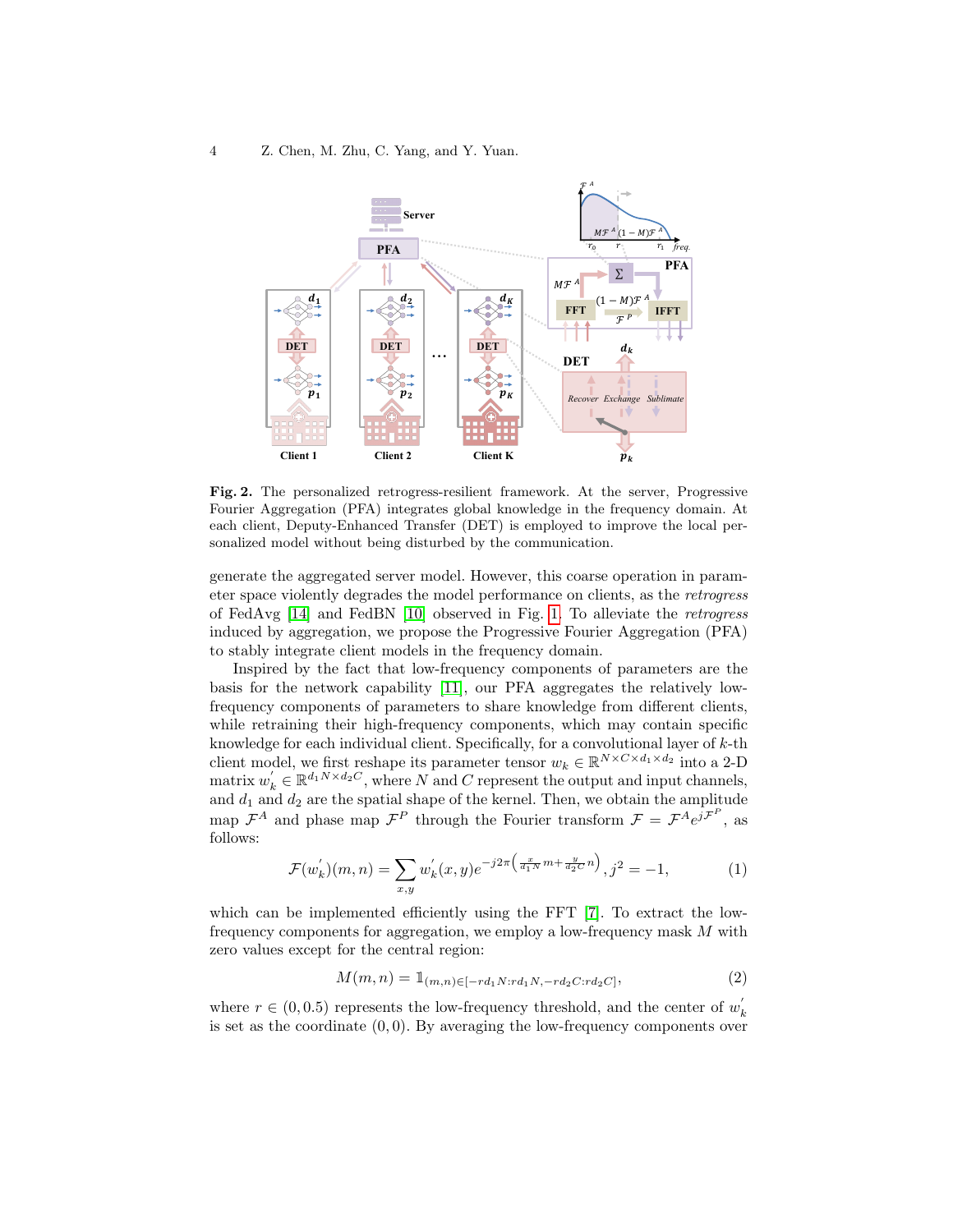clients, the aggregated frequency components for k-th client are calculated as:

$$
\hat{\mathcal{F}}^A(w_k') = (1 - M) \circ \mathcal{F}^A(w_k') + \frac{1}{K} \sum_{k=1}^K M \circ \mathcal{F}^A(w_k'),\tag{3}
$$

where  $\circ$  is the element-wise multiplication. Considering the fact that networks are trained to learn the low-frequency knowledge prior to the high-frequency counterpart [\[22,](#page-9-7)[24,](#page-9-8)[16\]](#page-9-9), we design a progressive strategy to implement our PFA by increasing  $r = r_0 + \frac{r_1 - r_0}{T}t$  during the FL training, where  $r_0$  and  $r_1$  are the initial and terminated low-frequency threshold.

Finally, after applying the inverse Fourier transform  $\mathcal{F}^{-1}$  to convert the amplitude and phase maps back to parameters as  $\hat{w}'_k = \mathcal{F}^{-1}([\hat{\mathcal{F}}^A(w'_k), \mathcal{F}^P(w'_k)]$ , we obtain the aggregated parameters of  $k$ -th client. The same PFA can be applied to the fully connected layers of client models, without the reshape of parameters.

## 2.3 Deputy-Enhanced Transfer in Client

Our PFA can alleviate the retrogress induced by aggregation at the server, however, directly updating client models with the aggregated server parameters still obliterates the learned local knowledge and further degrades the optimization in the next iteration. To solve this problem, we propose the Deputy-Enhanced Transfer (DET) to subtly fuse the global knowledge with the local prior, rather than the direct replacement. In addition to a personalized local model  $p$ , each client also contains a deputy model  $\boldsymbol{d}$  to receive the aggregated parameters from server. The proposed DET conducts three steps: Recover, Exchange and Sub*limate*, to smoothly transfer the global knowledge from the deputy  $\boldsymbol{d}$  to the personalized local model p.

**Recover.** When the deputy  $d$  is updated with the aggregated model s from the server, its performance encounters a severe deterioration due to the aforementioned retrogress problem. Therefore, we firstly regard the personalized local model  $p$  as a teacher to recover the deputy model  $d$  with the local knowledge. In this step, the personalized local model  $p$  is supervised by the cross entropy loss, while the deputy model  $d$  is optimized by a joint loss function  $L_d$ :

<span id="page-4-0"></span>
$$
L_{\mathbf{d}} = L_{CE1} + \sum_{i=1}^{N} p(x_i) \log \frac{p(x_i)}{q(x_i)},
$$
\n(4)

where  $x_i$  is the *i*-th training sample and N is the number of training samples on the current client.  $L_{CE1}$  is the cross entropy loss. The  $p(x_i)$  and  $q(x_i)$  are the posterior probabilities of the deputy  $\boldsymbol{d}$  and personalized local model  $\boldsymbol{p}$ . The second term of Eq. [\(4\)](#page-4-0) is the Kullback-Leibler (KL) divergence that helps the deputy  $d$  to quickly recover the adaptability to the client with performance improved. This step is crucial to guarantee the deputy model does not hurt the personalized local model in the next step.

**Exchange.** Once the recovered performance of the deputy  $d$  is close to the teacher **p**, as  $\phi_{val}(d) \geq \lambda_1 \phi_{val}(p)$ , where  $\phi_{val}$  represents a specific performance metric  $(e.g., F1)$  on the validation set, we conduct the mutual learning [\[26\]](#page-9-10) between the deputy  $d$  and the personalized local model  $p$  to exchange the global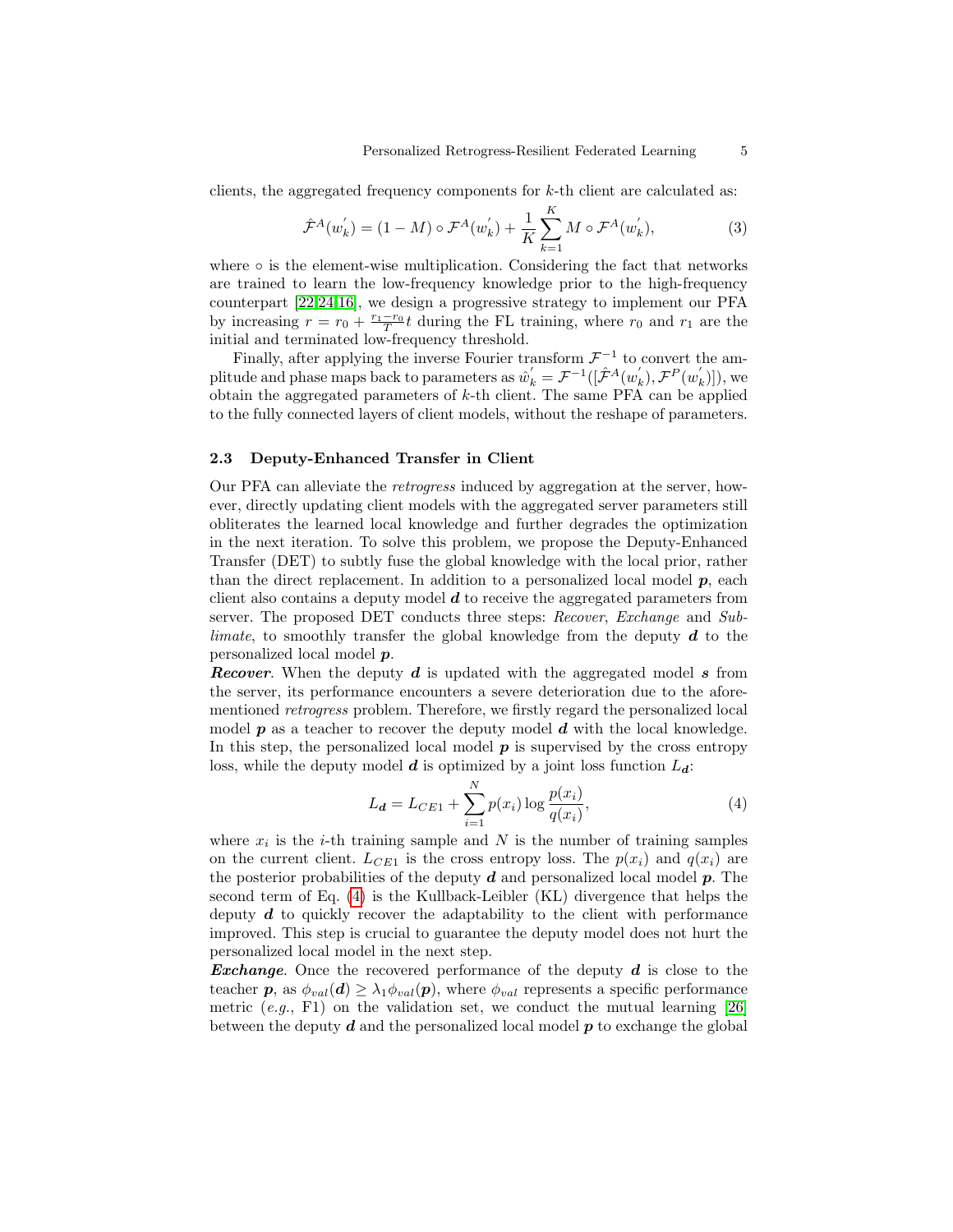6 Z. Chen, M. Zhu, C. Yang, and Y. Yuan.

knowledge and the local knowledge. Here, the deputy model  $\boldsymbol{d}$  is supervised by Eq.  $(4)$  and the personalized local model  $p$  is learned by the following loss function  $L_p$ :

<span id="page-5-0"></span>
$$
L_{\mathbf{p}} = L_{CE2} + \sum_{i=1}^{N} q(x_i) \log \frac{q(x_i)}{p(x_i)}.
$$
 (5)

The second term of Eq. [\(5\)](#page-5-0) transfers the global knowledge of the server to the personalized local model  $p$  through the deputy  $d$ . In this way, the knowledge exchange can promote the generalization ability of all clients [\[26\]](#page-9-10).

**Sublimate.** Finally, when the performance of the deputy  $d$  is highly close to the personalized local model **p**, as  $\phi_{val}(\boldsymbol{d}) \geq \lambda_2 \phi_{val}(\boldsymbol{p})$ , where  $0 < \lambda_1 < \lambda_2 < 1$ , the deputy model **d** serves as the teacher to further guide **p** with  $L_p$  in Eq. [\(5\)](#page-5-0), which enables the global knowledge can be transferred to the personalized local model to the greatest extent.

# 3 Experiment

### 3.1 Dataset and Implementation Details

Real-World Dermoscopic FL Dataset. Considering that the real-world FL in medical scenarios is involved with complex data heterogeneity, we construct a novel FL benchmark dataset of dermoscopic images to evaluate various FL methods under the actual client settings. Specifically, we collect 8, 940 and 2, 000 images that are diagnosed as nevus, benign keratosis or melanoma from HAM10K [\[21\]](#page-9-11) and MSK [\[3\]](#page-8-11) dataset, respectively. To preserve the critical shape information of irregular-sized images for lesion diagnosis, we first crop the central square regions using the shorter side length, and then unify them into  $128 \times 128$  resolution. With the metadata of each image in HAM10K [\[21\]](#page-9-11), we segregate the images with the same institution and imaging device into one client. Consequently, our FL dataset contains 4 clients, including 3 clients from HAM10K [\[21\]](#page-9-11) and MSK [\[3\]](#page-8-11) data as one. Detailed information of the dataset is illustrated in Table [1.](#page-5-1) We further divide samples of each client into the training, validation and test sets as 7:1:2, ensuring the consistent proportion of categories among these three sets. In this way, our dataset can reflect the difficulty of practical FL deployment, including the data heterogeneity, different imaging devices and various sample numbers among clients.

Implementation Details. We implement our personalized retrogress-resilient framework and state-of-the-art FL methods using VGG-16BN [\[20\]](#page-9-12) in PyTorch

| Client | Nevus | Benign Keratosis | Melanoma | Total |
|--------|-------|------------------|----------|-------|
| Α      | 1832  | 475              | 680      | 2987  |
| В      | 3720  | 124              | 24       | 3868  |
|        | 803   | 490              | 342      | 1635  |
|        | 1372  | 254              | 374      | 2000  |

<span id="page-5-1"></span>Table 1. Detailed information of real-world dermoscopic FL dataset.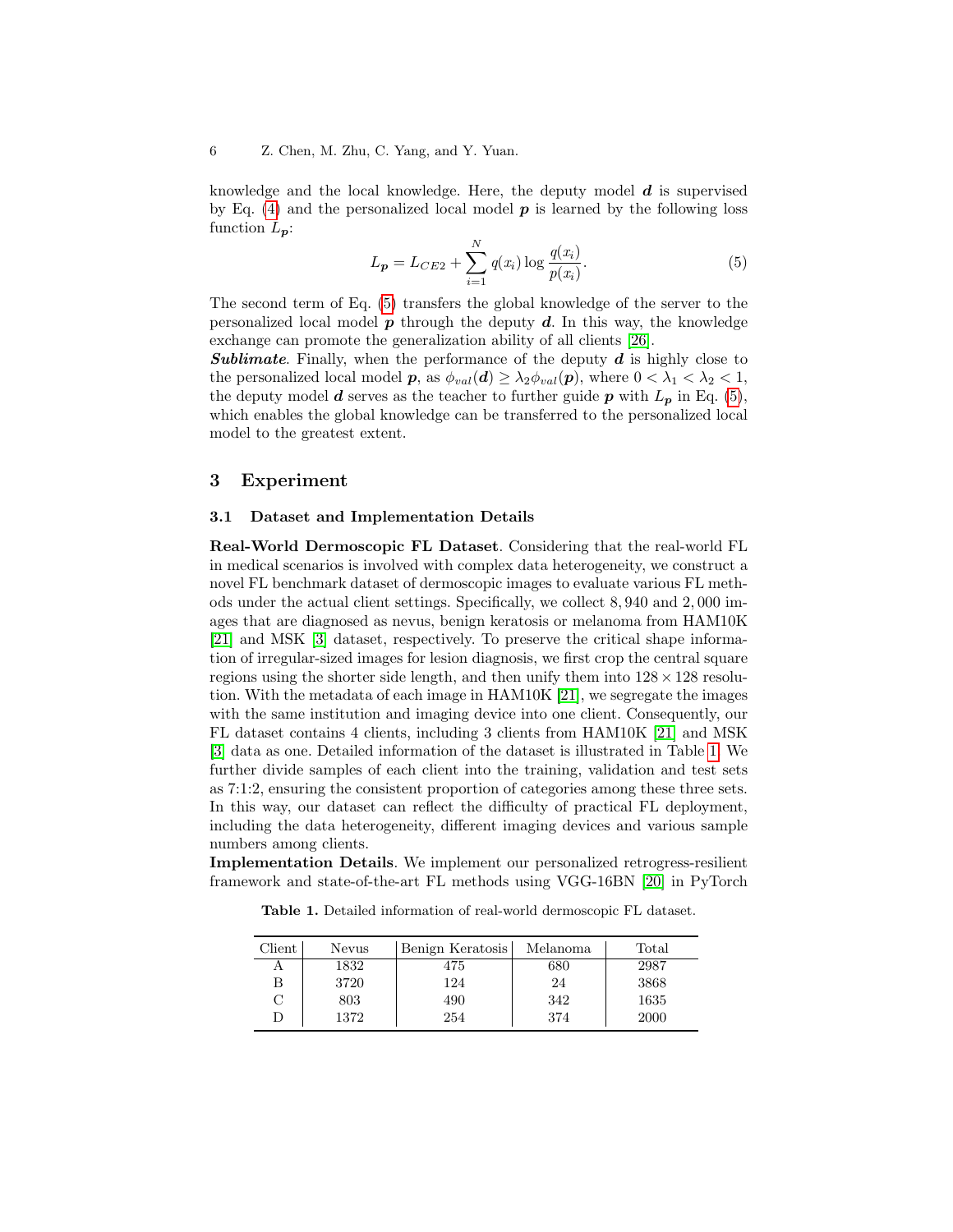| Method                                                                     | F1(%) |   |               |  | AUC $(\%)$                                                                              |  |       |  |   |       |
|----------------------------------------------------------------------------|-------|---|---------------|--|-----------------------------------------------------------------------------------------|--|-------|--|---|-------|
|                                                                            | А     | B | $\mathcal{C}$ |  | Avg                                                                                     |  | A B C |  | D | Avg   |
| FedAvg $[14]$                                                              |       |   |               |  | 57.44 48.14 56.80 44.20 51.64 81.52 82.75 76.14 71.14 77.89                             |  |       |  |   |       |
| FedProx [9]                                                                |       |   |               |  | 56.70 39.09 54.70 45.95 49.11 81.70 70.09 76.76 74.83 75.84                             |  |       |  |   |       |
| SiloBN [1]                                                                 |       |   |               |  | 50.83 63.81 53.98 61.90 57.63 83.17 81.41 77.90 80.56                                   |  |       |  |   | 80.76 |
| IDA $[25]$                                                                 |       |   |               |  | 55.62 41.87 55.42 45.64 49.64 81.27 75.95 78.38 73.10 77.18                             |  |       |  |   |       |
| FedBN $[10]$                                                               |       |   |               |  | $\mid$ 54.96 72.10 54.73 62.07 60.96 83.06 96.35 79.97 81.36                            |  |       |  |   | 85.18 |
| FML [19]                                                                   |       |   |               |  | 69.14 75.83 66.02 59.40 67.60 88.38 95.49 85.05 82.81 87.93                             |  |       |  |   |       |
| Ours $w/o$ DET 67.28 75.20 61.44 59.24 65.79 87.95 89.81 83.76 81.39       |       |   |               |  |                                                                                         |  |       |  |   | 85.73 |
| Ours $w/o$ PFA 69.41 77.90 66.77 61.90 69.00 88.70 97.03 84.25 82.59 88.14 |       |   |               |  |                                                                                         |  |       |  |   |       |
| Ours                                                                       |       |   |               |  | $\mid$ 72.00 79.70 68.87 62.46 $\mid$ 70.75 $\mid$ 88.98 97.58 85.22 83.90 $\mid$ 88.92 |  |       |  |   |       |

<span id="page-6-0"></span>Table 2. Comparison with state-of-the-art on real-world dermoscopic FL dataset.

[\[15\]](#page-9-14). During the local training at the client side, the networks are optimized using SGD with the batch size of 16. The learning rate is initialized as  $1 \times 10^{-2}$  and halved after every 25 epochs. The communication is conducted after every  $E = 5$ epochs in local training until reaching  $T = 250$  epochs in total. The frequency thresholds  $r_0$  and  $r_1$  in PFA are set to 0.35 and 0.48, and the performance thresholds  $\lambda_1$  and  $\lambda_2$  in DET are set to 0.7 and 0.9, respectively. We choose F1 score as the metric  $\phi_{val}$  to measure the performance of deputy and personalized models. The best model is selected using the hold-out validation set on each client. The training employs a combination of random flip and rotation as data augmentation to avoid overfitting. All experiments are performed on NVIDIA V100 GPU.

Evaluation Metrics. The F1 and AUC are utilized to measure the performance of various FL methods comprehensively. For the 3-category classification, we calculate these two metrics of each category separately, and then perform the macro average to eliminate the impacts of imbalance. The higher scores of both F1 and AUC indicate better performance on the dermoscopic diagnosis task. In addition to showing the performance of FL methods on each client, we also calculate the marco average of 4 clients for a more concise comparison.

#### 3.2 Comparison with State-of-the-art Methods

To evaluate the performance of our personalized retrogress-resilient framework, we perform a comprehensive comparison with the state-of-the-art FL methods, including FedAvg [\[14\]](#page-9-2), FedProx [\[9\]](#page-8-7), SiloBN [\[1\]](#page-8-8), IDA [\[25\]](#page-9-13), FedBN [\[10\]](#page-8-4) and FML [\[19\]](#page-9-4). As illustrated in Table [2,](#page-6-0) our method achieves the best performance, with the overwhelming average F1 of 70.75% and average AUC of 88.92%. Noticeably, our framework outperforms the personalized FL method, FedBN [\[10\]](#page-8-4), by a large margin, e.g.,  $9.79\%$  in average F1 and  $3.74\%$  in average AUC. This advantage confirms that the proposed PFA and DET can alleviate the retrogress in FedBN [\[10\]](#page-8-4). Moreover, compared with FML [\[19\]](#page-9-4) that also employs the deputy model at each client, our method obtains superior performance with a remarkable increase of 3.15% in average F1 and 0.99% in average AUC. These experimental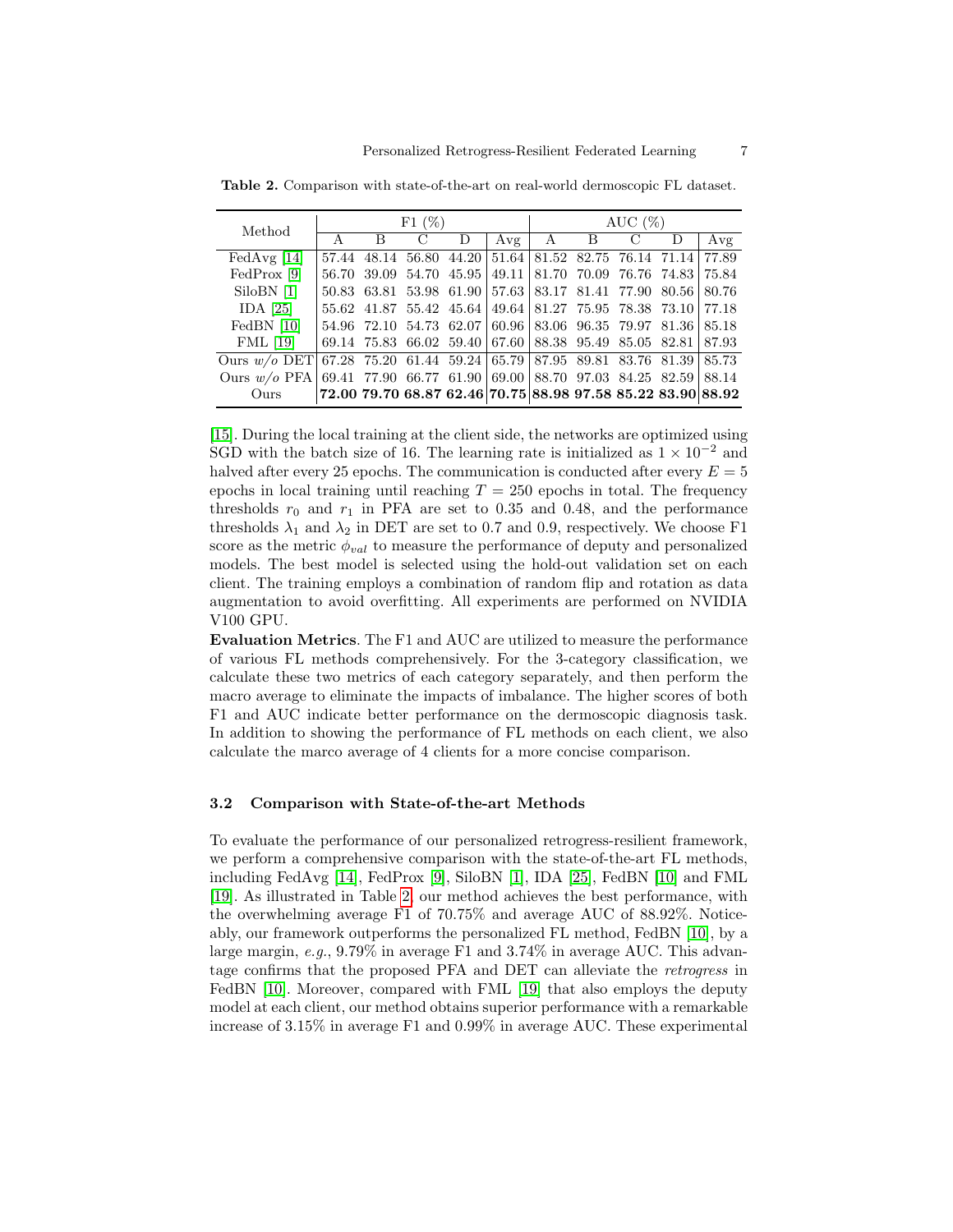<span id="page-7-0"></span>Table 3. Generalization comparison of different FL works on out-of-distribution data.

|                  | Method   FedAvg[14] FedProx[9] SiloBN[1] IDA[25] FedBN[10] FML[19] $\vert$ Ours |       |       |                   |                      |  |
|------------------|---------------------------------------------------------------------------------|-------|-------|-------------------|----------------------|--|
| $F1(%)$ 37.76    |                                                                                 | 38.14 | 42.87 | 40.11 43.74       | $37.01$   $50.20$    |  |
| AUC $(\%)$ 66.49 |                                                                                 | 67.36 |       | 65.65 62.75 70.85 | 66.81   <b>73.70</b> |  |

results demonstrate the performance advantage of our method over state-of-theart FL methods in the scenarios of real-world medical FL.

#### 3.3 Ablation Study

To further validate the effectiveness of PFA and DET, we perform the detailed ablation study in Table [2.](#page-6-0) Specifically, we implement two ablative baselines of the proposed personalized retrogress-resilient framework, by removing the DET (denoted as  $w/o$  DET) and the PFA (denoted as  $w/o$  PFA) individually. As illustrated in Table [2,](#page-6-0) the proposed PFA and DET can bring a F1 improvement of 1.75% and 4.96%, respectively. Compared with FedBN [\[10\]](#page-8-4), our method  $w/o$ DET only replaces the parameter aggregation with PFA, which proves that the PFA results in a 4.83% F1 increase. Moreover, when applying the same parameter aggregation with a deputy at each client, our method  $w/o$  PFA outperforms FML [\[19\]](#page-9-4) with a 1.40% increase in F1, which can be attributed to the effect of the tailor-made DET with Recover-Exchange-Sublimate three steps. The ablation experiment confirms that the proposed PFA and DET play an important role in solving data heterogeneity in real-world medical FL scenarios, resulting in the performance advantage of our personalized retrogress-resilient framework.

#### 3.4 Out-of-distribution Generalization

To further verify the generalization ability on the out-of-distribution cohort, we test the trained models on an unseen cohort with 427 samples from another institution [\[21\]](#page-9-11). As shown in Table [3,](#page-7-0) our method achieves the best generalization with F1 of 50.20% and AUC of 73.70% in such challenging scenario. Moreover, our method demonstrates superior classification performance in comparison to existing algorithms [\[14,](#page-9-2)[9,](#page-8-7)[1,](#page-8-8)[25](#page-9-13)[,10,](#page-8-4)[19\]](#page-9-4) with statistically significant increments of 12.44%, 12.06%, 7.33%, 10.09%, 6.46% and 13.19% in average F1 score. These competitive experimental results can indicate the superiority of our method on the generalization ability.

# 4 Conclusion

In this work, the retrogress problem is observed in existing FL methods after every aggregation. To promote the FL in real-world medical scenarios, we propose a personalized retrogress-resilient framework with modification in both the server and clients. Specifically, we conduct PFA to integrate the global knowledge from low-frequency to high-frequency gradually at the server. At the client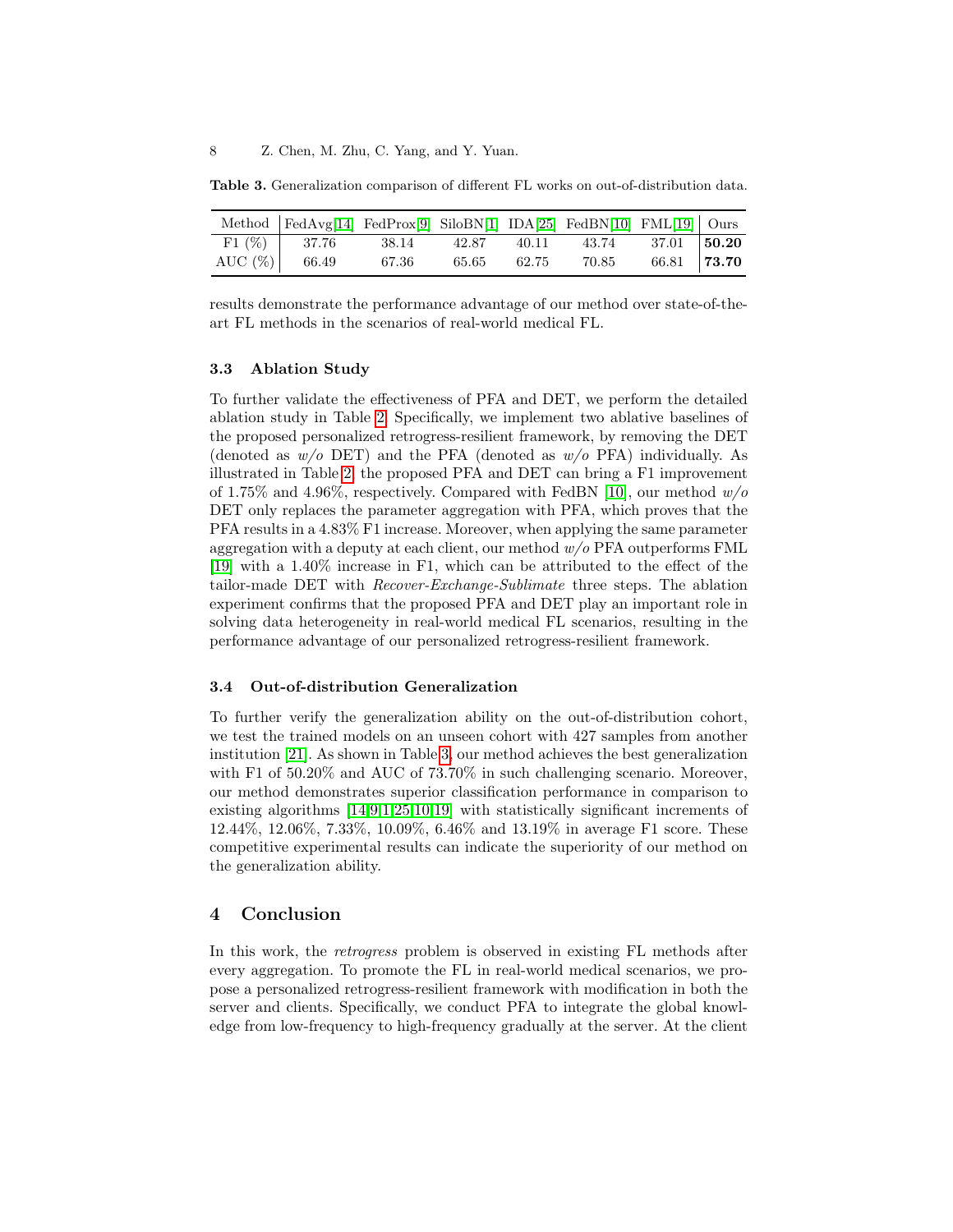side, instead of replacing local models, DET conducts three steps of Recover-Exchange-Sublimate to transfer global knowledge to improve the personalized model without being disturbed by retrogress. Extensive experiments confirm the advantages of our framework over state-of-the-art works on a real-world dermoscopic FL dataset, as well as the generalization on an out-of-distribution cohort.

Acknowledgments. This work is supported by Shenzhen-Hong Kong Innovation Circle Category D Project SGDX2019081623300177 (CityU 9240008) and CityU SRG 7005229.

# References

- <span id="page-8-8"></span>1. Andreux, M., du Terrail, J.O., Beguier, C., Tramel, E.W.: Siloed federated learning for multi-centric histopathology datasets. In: MICCAI Workshop on Distributed and Collaborative Learning, pp. 129–139. Springer (2020)
- <span id="page-8-1"></span>2. Bhattacharya, I., Seetharaman, A., Shao, W., Sood, R., Kunder, C.A., Fan, R.E., Soerensen, S.J.C., Wang, J.B., Ghanouni, P., Teslovich, N.C., et al.: Corrsignet: Learning correlated prostate cancer signatures from radiology and pathology images for improved computer aided diagnosis. In: MICCAI. pp. 315–325. Springer (2020)
- <span id="page-8-11"></span>3. Codella, N.C., Gutman, D., Celebi, M.E., Helba, B., Marchetti, M.A., Dusza, S.W., Kalloo, A., Liopyris, K., Mishra, N., Kittler, H., et al.: Skin lesion analysis toward melanoma detection: A challenge at the 2017 international symposium on biomedical imaging (isbi), hosted by the international skin imaging collaboration (isic). In: ISBI 2018. pp. 168–172. IEEE (2018)
- <span id="page-8-6"></span>4. Dou, Q., So, T.Y., Jiang, M., Liu, Q., Vardhanabhuti, V., Kaissis, G., Li, Z., Si, W., Lee, H.H., Yu, K., et al.: Federated deep learning for detecting covid-19 lung abnormalities in ct: a privacy-preserving multinational validation study. NPJ digital medicine  $4(1)$ , 1–11 (2021)
- <span id="page-8-3"></span>5. Esteva, A., Kuprel, B., Novoa, R.A., Ko, J., Swetter, S.M., Blau, H.M., Thrun, S.: Dermatologist-level classification of skin cancer with deep neural networks. nature 542(7639), 115–118 (2017)
- <span id="page-8-0"></span>6. Esteva, A., Robicquet, A., Ramsundar, B., Kuleshov, V., DePristo, M., Chou, K., Cui, C., Corrado, G., Thrun, S., Dean, J.: A guide to deep learning in healthcare. Nature medicine 25(1), 24–29 (2019)
- <span id="page-8-10"></span>7. Frigo, M., Johnson, S.G.: Fftw: An adaptive software architecture for the fft. In: ICASSP. vol. 3, pp. 1381–1384. IEEE (1998)
- <span id="page-8-5"></span>8. Li, T., Sahu, A.K., Talwalkar, A., Smith, V.: Federated learning: Challenges, methods, and future directions. IEEE Signal Processing Magazine 37(3), 50–60 (2020)
- <span id="page-8-7"></span>9. Li, T., Sahu, A.K., Zaheer, M., Sanjabi, M., Talwalkar, A., Smith, V.: Federated optimization in heterogeneous networks. In: Proceedings of Machine Learning and Systems. vol. 2, pp. 429–450 (2020)
- <span id="page-8-4"></span>10. Li, X., Jiang, M., Zhang, X., Kamp, M., Dou, Q.: Fedbn: Federated learning on non-iid features via local batch normalization. In: ICLR (2021)
- <span id="page-8-9"></span>11. Liu, Z., Xu, J., Peng, X., Xiong, R.: Frequency-domain dynamic pruning for convolutional neural networks. In: NeurIPS. pp. 1051–1061 (2018)
- <span id="page-8-2"></span>12. Liu, Z., Xiong, R., Jiang, T.: Clinical-inspired network for skin lesion recognition. In: MICCAI. pp. 340–350. Springer (2020)